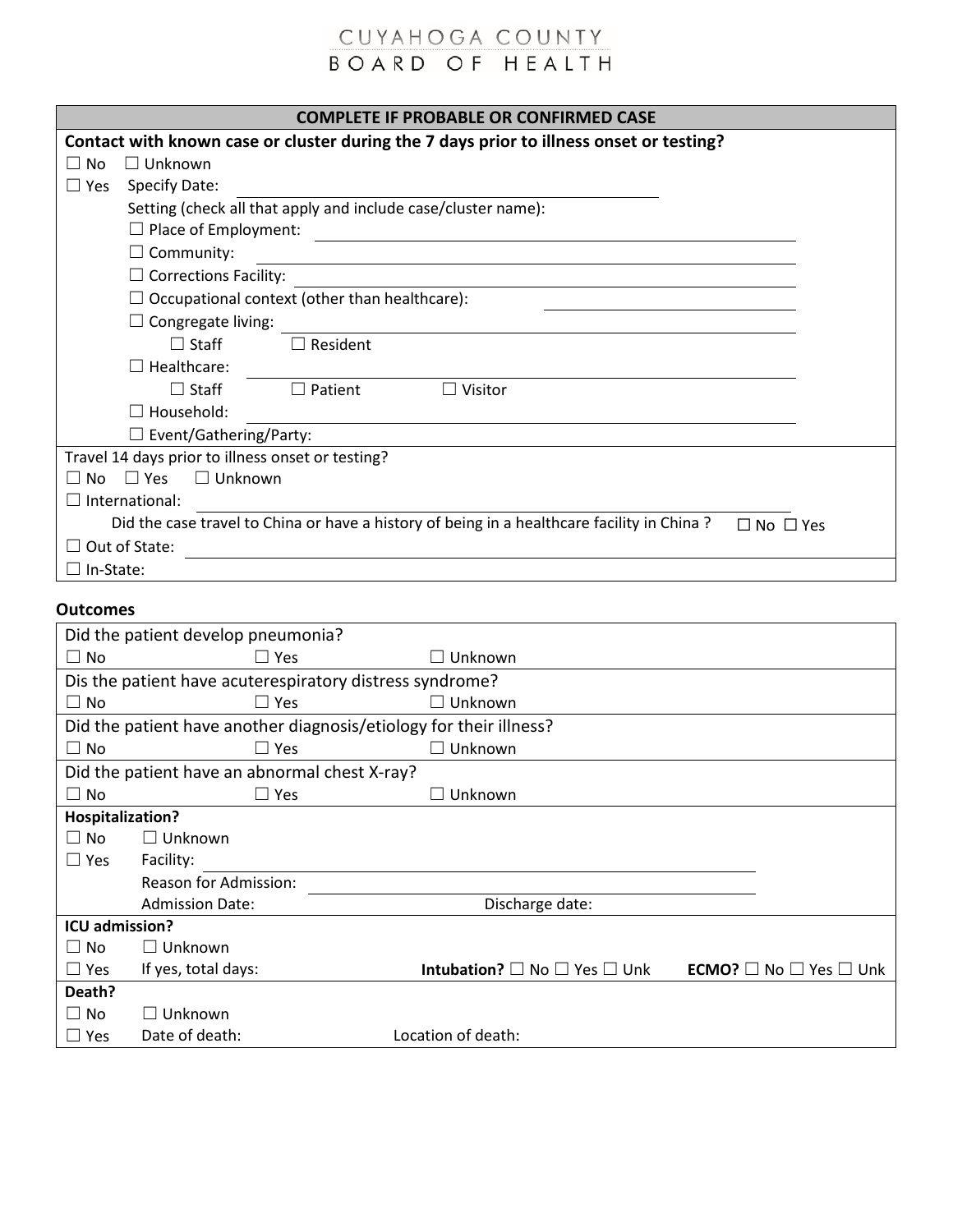$\overline{\phantom{0}}$ 

#### **Case Detection**

### **How was the case identified (check all that apply)?**

 $\Box$  Clinical evaluation leading to testing

☐ Contract tracing of COVID-19 case, specify:

□ Routine surveillance:

 $\Box$  Cluster investigation, specify:

☐ Unknown

# **Symptoms present during the course of infection?**

| <b>No</b>                                | $\Box$ Unknown |                       |                                                                                   |
|------------------------------------------|----------------|-----------------------|-----------------------------------------------------------------------------------|
| Yes                                      | $\Box$ Ongoing | <b>Resolved Date:</b> | Unknown date of resolution                                                        |
| <b>Symptoms present?</b>                 |                | Date of onset:        | During this illness, did the patient experience any of the following<br>symptoms? |
| $\Box$ No $\Box$ Yes $\Box$ Unk          |                |                       | Fever > 100.4F (38C)                                                              |
| $\square$ No $\square$ Yes               | $\square$ Unk  |                       | Subjective fever (felt feverish)                                                  |
| $\Box$ No $\Box$ Yes $\Box$ Unk          |                |                       | Chills                                                                            |
| $\Box$ No $\Box$ Yes $\Box$ Unk          |                |                       | Muscle aches (myalgia)                                                            |
| $\Box$ No $\Box$ Yes $\Box$ Unk          |                |                       | Runny Nose (rhinorrhea)                                                           |
| $\Box$ No $\Box$ Yes $\Box$ Unk          |                |                       | Sore throat                                                                       |
| $\Box$ No $\Box$ Yes $\Box$ Unk          |                |                       | Cough (new onset or worsening of chronic cough)                                   |
| $\Box$ No $\Box$ Yes $\Box$ Unk          |                |                       | Shortness of breath (dyspnea)                                                     |
| $\Box$ No $\Box$ Yes $\Box$ Unk          |                |                       | Nausea/Vomiting                                                                   |
| $\Box$ No $\Box$ Yes $\Box$ Unk          |                |                       | Headache                                                                          |
| $\Box$ No $\Box$ Yes $\Box$ Unk          |                |                       | Abdominal pain                                                                    |
| $\sqsupset$ No $\;\square$ Yes           | $\square$ Unk  |                       | Diarrhea                                                                          |
| No $\Box$ Yes $\Box$ Unk                 |                |                       | Fatigue                                                                           |
| $\square$ No $\square$ Yes $\square$ Unk |                |                       | <b>Backache</b>                                                                   |
| No $\Box$ Yes $\Box$ Unk                 |                |                       | Loss of taste or smell                                                            |
| $\Box$ No $\Box$ Yes $\Box$ Unk          |                |                       | <b>GI Bleed</b>                                                                   |
| $\Box$ No $\Box$ Yes $\Box$ Unk          |                |                       | <b>Nasal Congestion</b>                                                           |
| $\Box$ No $\Box$ Yes                     | $\square$ Unk  |                       | Altered mental status                                                             |
| $\Box$ No $\Box$ Yes                     | $\square$ Unk  |                       | Loss of appetite                                                                  |
| $\Box$ No $\Box$ Yes                     | $\square$ Unk  |                       | Other neurologic symptoms, specify:                                               |
| $\Box$ No $\Box$ Yes $\Box$ Unk          |                |                       | Other, specify:                                                                   |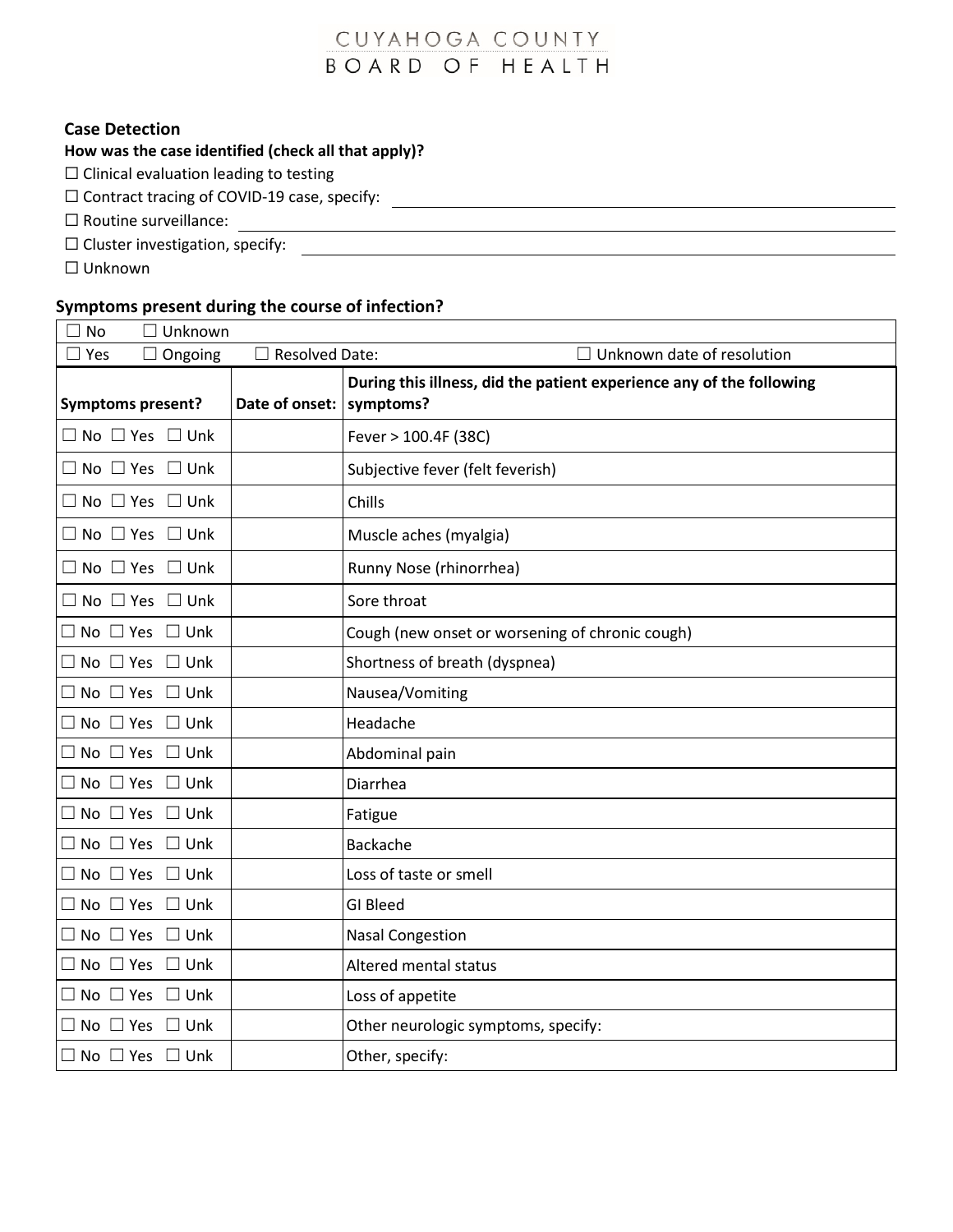### **Risk factors and pre-existing medical conditions?**  $□$  No  $□$  Yes  $□$  Unk

| $\Box$ No $\Box$ Yes $\Box$ Unk                 | Chronic Lung disease<br>(asthma/emphysema/COPD)                    | Specify:                                    |
|-------------------------------------------------|--------------------------------------------------------------------|---------------------------------------------|
| $\Box$ No $\Box$ Yes $\Box$ Unk                 | Diabetes Mellitus                                                  |                                             |
| $\Box$ No $\Box$ Yes $\Box$ Unk                 | Other Cardiovascular disease                                       | Specify:                                    |
| $\Box$ No $\Box$ Yes $\Box$ Unk                 | Chronic Renal disease                                              | Specify:                                    |
| $\Box$ No $\Box$ Yes $\Box$ Unk                 | Chronic Liver disease                                              | Specify:                                    |
| $\Box$ No $\Box$ Yes $\Box$ Unk                 | Immunocompromised condition                                        | Specify:                                    |
| $\Box$ No $\Box$ Yes $\Box$ Unk                 | Neurologic/neurodevelopmental/<br>intellectual disability/dementia | Specify:                                    |
| $\Box$ No $\Box$ Yes $\Box$ Unk                 | Other chronic disease                                              | Specify:                                    |
| $\Box$ No $\Box$ Yes $\Box$ Unk                 | Hypertension                                                       | $\square$ Unk<br>$\Box$ ACEI use<br>ARB use |
| $\Box$ Current<br>$\Box$ Former<br>$\Box$ Never | Smoker? (specify if e-cigarettes/vaping)                           |                                             |

#### **Testing Results**

| <b>Flu Testing Result</b>                                                          |                                                                                     | <b>Date Collected:</b>               |            |                   |  |
|------------------------------------------------------------------------------------|-------------------------------------------------------------------------------------|--------------------------------------|------------|-------------------|--|
| Negative                                                                           | $\Box$ Positive                                                                     | $\Box$ Not Done<br>$\Box$ Pending    |            | $\square$ Unknown |  |
| <b>RSV Testing Result</b>                                                          |                                                                                     | <b>Date Collected:</b>               |            |                   |  |
| Negative                                                                           | Positive                                                                            | $\Box$ Pending                       | Not Done   | Unknown           |  |
|                                                                                    | <b>Other Respiratory Pathogen Testing Result</b>                                    | <b>Date Collected:</b>               |            |                   |  |
| $\Box$ Negative                                                                    | $\Box$ Positive                                                                     | $\Box$ Pending                       | Not Done   | Unknown           |  |
|                                                                                    | <b>COVID Testing Result at the time of interview</b>                                | <b>Date Collected:</b>               |            |                   |  |
| Negative                                                                           | $\Box$ Positive                                                                     | $\Box$ Pending                       | Not Done   | Unknown           |  |
|                                                                                    | Were there multiple COVID tests performed? $\square$ No $\square$ Yes $\square$ Unk |                                      |            |                   |  |
| Date                                                                               |                                                                                     |                                      |            |                   |  |
| Collected:                                                                         | $\Box$ NP                                                                           | COVID $\Box$ Other                   | Pos<br>- 1 |                   |  |
|                                                                                    | $\square$ Saliva                                                                    | $\Box$ PCR                           |            | Neg               |  |
| At:                                                                                | $\Box$ Blood                                                                        | $\Box$ Other:                        | Unk<br>- 1 |                   |  |
|                                                                                    | $\Box$ Other:<br>Antibody, specify                                                  |                                      |            |                   |  |
| Date                                                                               |                                                                                     |                                      |            |                   |  |
| Collected:                                                                         | $\Box$ NP                                                                           | COVID $\Box$ Other<br>$\blacksquare$ |            |                   |  |
|                                                                                    | $\Box$ Saliva                                                                       | $\Box$ PCR                           |            | $\Box$ Neg        |  |
| At:                                                                                | $\Box$ Blood                                                                        | $\Box$ Other:                        |            | ٦<br>Unk          |  |
|                                                                                    | $\Box$ Other:                                                                       | $\Box$ Antibody, specify             |            |                   |  |
| $\Box$ No testing done.                                                            |                                                                                     |                                      |            |                   |  |
| Did the case attempt to get tested and was declined?<br>$\Box$ Yes<br>$\square$ No |                                                                                     |                                      |            |                   |  |
|                                                                                    | If yes, case was declined testing, specify.                                         |                                      |            |                   |  |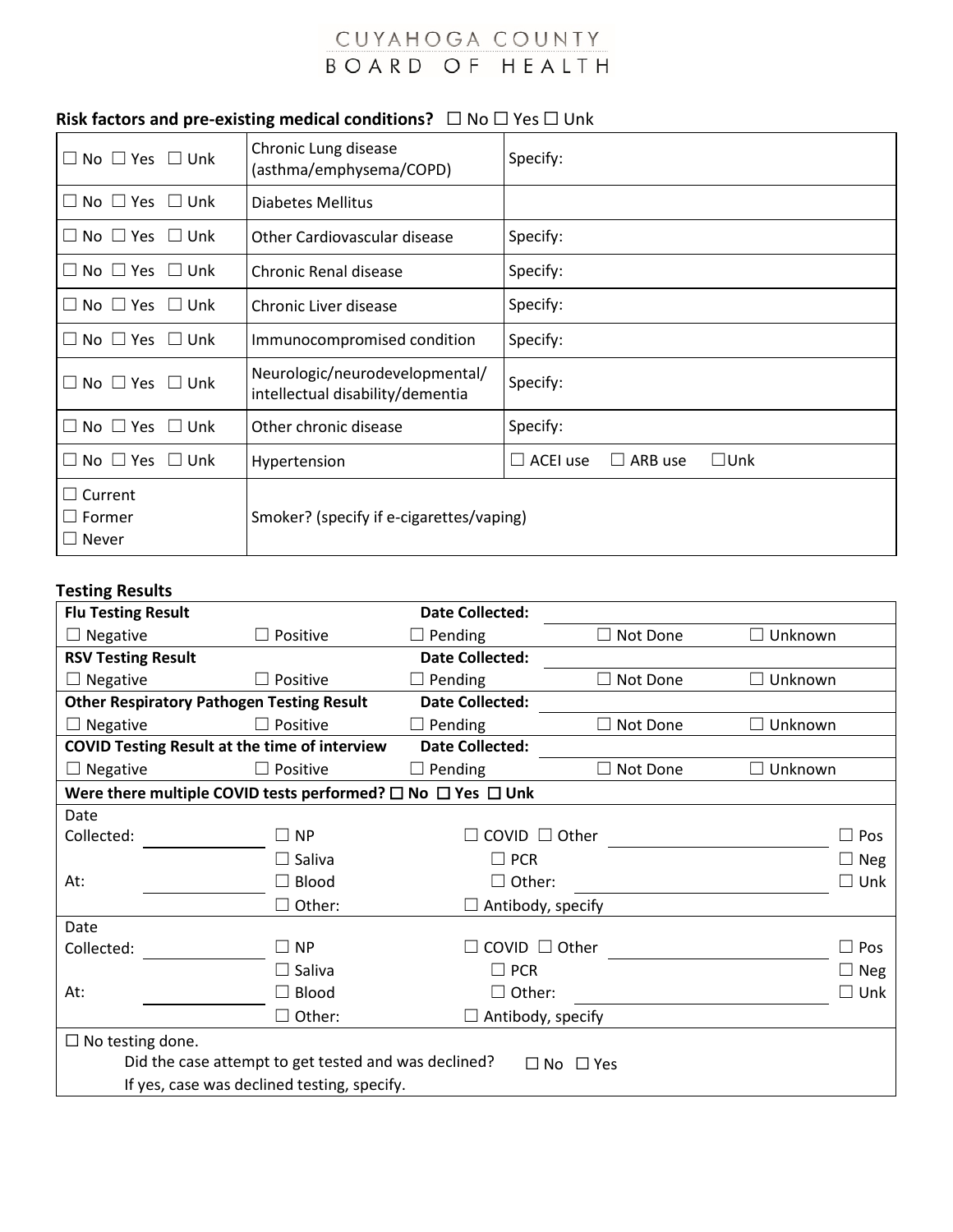| <b>Contact Tracing</b> |  |
|------------------------|--|
|------------------------|--|

|                      |                                                                      |                                                                                    |                  | During the 2 days prior to symptom onset until now -OR- the 2 days prior to positive test for asymptomatic cases: |
|----------------------|----------------------------------------------------------------------|------------------------------------------------------------------------------------|------------------|-------------------------------------------------------------------------------------------------------------------|
|                      |                                                                      | Places Visited (work, met with friends, religious gatherings, gyms, ate, visited): |                  | □ Follow-up Complete                                                                                              |
| Location             |                                                                      |                                                                                    |                  | Dates                                                                                                             |
|                      |                                                                      |                                                                                    |                  |                                                                                                                   |
|                      |                                                                      |                                                                                    |                  |                                                                                                                   |
|                      |                                                                      |                                                                                    |                  |                                                                                                                   |
|                      |                                                                      |                                                                                    |                  |                                                                                                                   |
|                      |                                                                      |                                                                                    |                  |                                                                                                                   |
|                      |                                                                      |                                                                                    |                  |                                                                                                                   |
|                      |                                                                      |                                                                                    |                  |                                                                                                                   |
|                      |                                                                      |                                                                                    |                  |                                                                                                                   |
|                      |                                                                      |                                                                                    |                  |                                                                                                                   |
|                      |                                                                      |                                                                                    |                  |                                                                                                                   |
|                      | Modes of travel: (plane, bus, train, private vehicles, ride sharing) |                                                                                    |                  | □ Follow-up Complete                                                                                              |
| <b>Travel Mode</b>   | Departure location/date/time                                         | Arrival location/date/time                                                         |                  | Carrier/seat #                                                                                                    |
|                      |                                                                      |                                                                                    |                  |                                                                                                                   |
|                      |                                                                      |                                                                                    |                  |                                                                                                                   |
|                      |                                                                      |                                                                                    |                  |                                                                                                                   |
|                      |                                                                      |                                                                                    |                  |                                                                                                                   |
|                      |                                                                      |                                                                                    |                  |                                                                                                                   |
|                      | Healthcare facilities: (where tested, ED visits, doctors' visits)    |                                                                                    |                  | $\Box$ Follow-up Complete                                                                                         |
| <b>Facility Type</b> | Name                                                                 | Location                                                                           | Reason for Visit | Dates Visited                                                                                                     |
|                      |                                                                      |                                                                                    |                  |                                                                                                                   |
|                      |                                                                      |                                                                                    |                  |                                                                                                                   |
|                      |                                                                      |                                                                                    |                  |                                                                                                                   |
| Notes on follow-up:  |                                                                      |                                                                                    |                  |                                                                                                                   |
|                      |                                                                      |                                                                                    |                  |                                                                                                                   |
|                      |                                                                      |                                                                                    |                  |                                                                                                                   |
|                      |                                                                      |                                                                                    |                  |                                                                                                                   |
|                      |                                                                      |                                                                                    |                  |                                                                                                                   |
|                      |                                                                      |                                                                                    |                  |                                                                                                                   |
|                      |                                                                      |                                                                                    |                  |                                                                                                                   |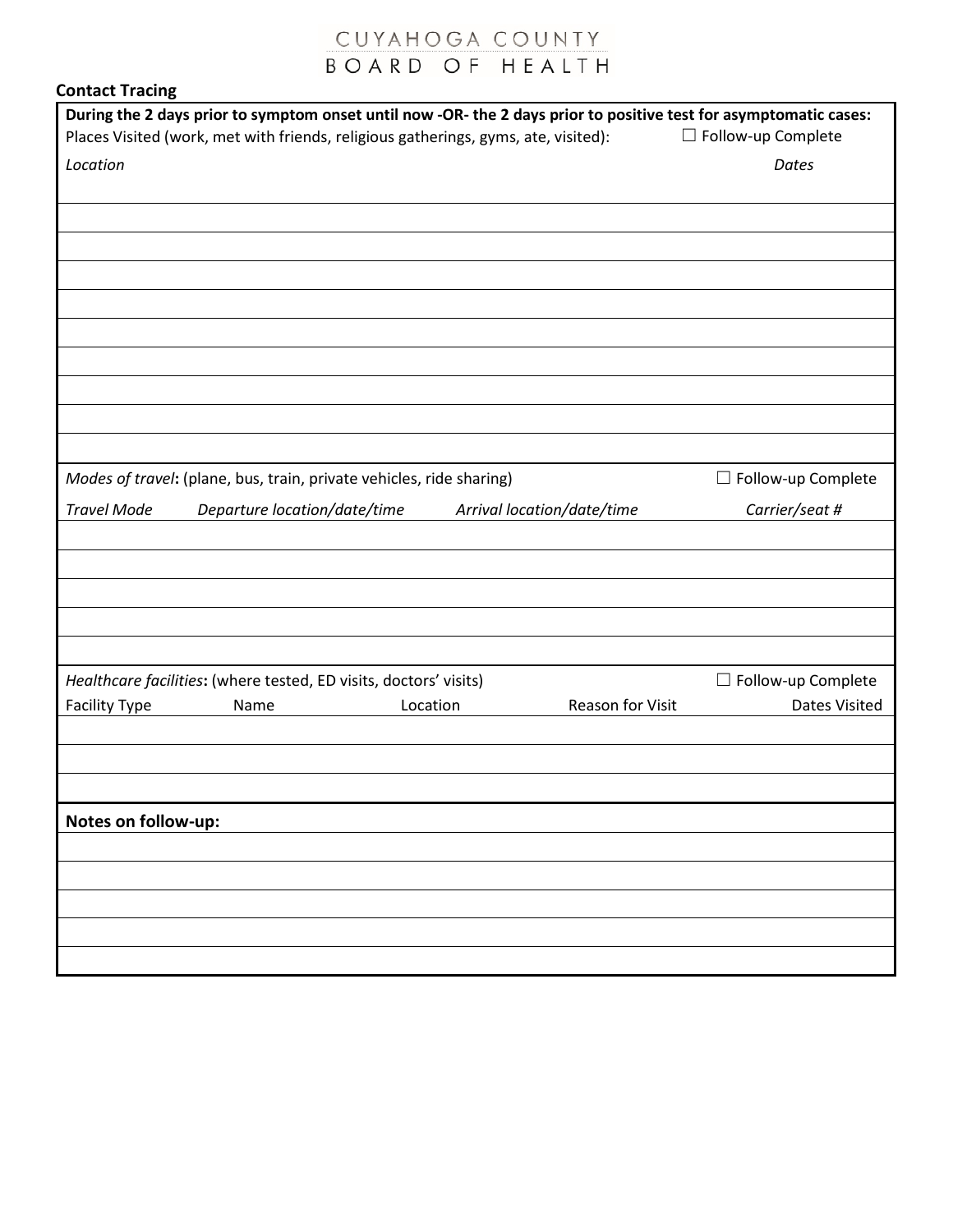Contacts copied/completed by: \_\_\_\_\_\_\_\_\_\_\_\_\_\_\_\_\_\_\_\_\_\_\_

Contacts copied/completed date: \_\_\_\_\_

# CUYAHOGA COUNTY BOARD OF HEALTH

### **Contact Tracing - Individual Case Contacts**

| During the 2 days prior to symptom onset until now -OR- the 2 days prior to positive test for asymptomatic cases: |                        |                        |                      |  |                       |                          |                      |                              |
|-------------------------------------------------------------------------------------------------------------------|------------------------|------------------------|----------------------|--|-----------------------|--------------------------|----------------------|------------------------------|
| Case ID:                                                                                                          | ODRS #:                | <b>Case Name:</b>      |                      |  | Case DOB:             |                          | Date of Onset:       |                              |
|                                                                                                                   |                        | <b>Case Phone #:</b>   |                      |  |                       |                          |                      |                              |
| <b>Status of Investigation</b>                                                                                    | <b>Name of Contact</b> | <b>Relationship to</b> | Minor?               |  | <b>Contact Number</b> | Last Date of             | <b>Essential</b>     | <b>Tested</b>                |
| (initial when complete)                                                                                           |                        | Case                   |                      |  |                       | <b>Contact with Case</b> | Worker               |                              |
| Needs to be contacted $\square$ Y $\square$ N                                                                     |                        |                        | $\Box$ Y             |  |                       |                          | $\Box$ Y             | $\Box$ Pos<br>$\Box$ Neg     |
| □ Interview & form completed ______                                                                               |                        |                        | $\Box$ N             |  |                       |                          | $\Box$ N             | $\Box$ Pending               |
| Needs to be contacted $\square$ Y $\square$ N                                                                     |                        |                        | $\Box$ Y             |  |                       |                          | $\Box$ Y             | $\Box$ Pos                   |
| □ Interview & form completed _____                                                                                |                        |                        | $\Box N$             |  |                       |                          | $\Box$ N             | $\Box$ Neg<br>$\Box$ Pending |
| Needs to be contacted $\square$ Y $\square$ N                                                                     |                        |                        | $\Box$ Y             |  |                       |                          | $\Box$ Y             | $\Box$ Pos                   |
| □ Interview & form completed _______                                                                              |                        |                        | $\Box$ N             |  |                       |                          | $\Box$ N             | $\Box$ Neg                   |
|                                                                                                                   |                        |                        |                      |  |                       |                          |                      | $\Box$ Pending               |
| Needs to be contacted $\square$ Y $\square$ N                                                                     |                        |                        | $\Box$ Y<br>$\Box N$ |  |                       |                          | $\Box$ Y<br>$\Box$ N | $\Box$ Pos<br>$\Box$ Neg     |
| $\Box$ Interview & form completed $\Box$                                                                          |                        |                        |                      |  |                       |                          |                      | $\Box$ Pending               |
| Needs to be contacted $\square$ Y $\square$ N                                                                     |                        |                        | $\Box$ Y             |  |                       |                          | $\Box$ Y             | $\Box$ Pos                   |
| □ Interview & form completed _______                                                                              |                        |                        | $\Box$ N             |  |                       |                          | $\Box$ N             | $\Box$ Neg<br>$\Box$ Pending |
| Needs to be contacted $\square$ Y $\square$ N                                                                     |                        |                        | $\Box$ Y             |  |                       |                          | $\Box$ Y             | $\Box$ Pos                   |
| □ Interview & form completed __                                                                                   |                        |                        | $\Box$ N             |  |                       |                          | $\Box$ N             | $\Box$ Neg<br>$\Box$ Pending |
| Needs to be contacted $\square$ Y $\square$ N                                                                     |                        |                        | $\Box$ Y             |  |                       |                          | $\Box$ Y             | $\Box$ Pos                   |
| □ Interview & form completed _______                                                                              |                        |                        | $\Box$ N             |  |                       |                          | $\Box$ N             | $\Box$ Neg<br>$\Box$ Pending |
|                                                                                                                   |                        |                        |                      |  |                       |                          |                      |                              |
| <b>Notes:</b>                                                                                                     |                        |                        |                      |  |                       |                          |                      |                              |
|                                                                                                                   |                        |                        |                      |  |                       |                          |                      |                              |
|                                                                                                                   |                        |                        |                      |  |                       |                          |                      |                              |
|                                                                                                                   |                        |                        |                      |  |                       |                          |                      |                              |
|                                                                                                                   |                        |                        |                      |  |                       |                          |                      |                              |